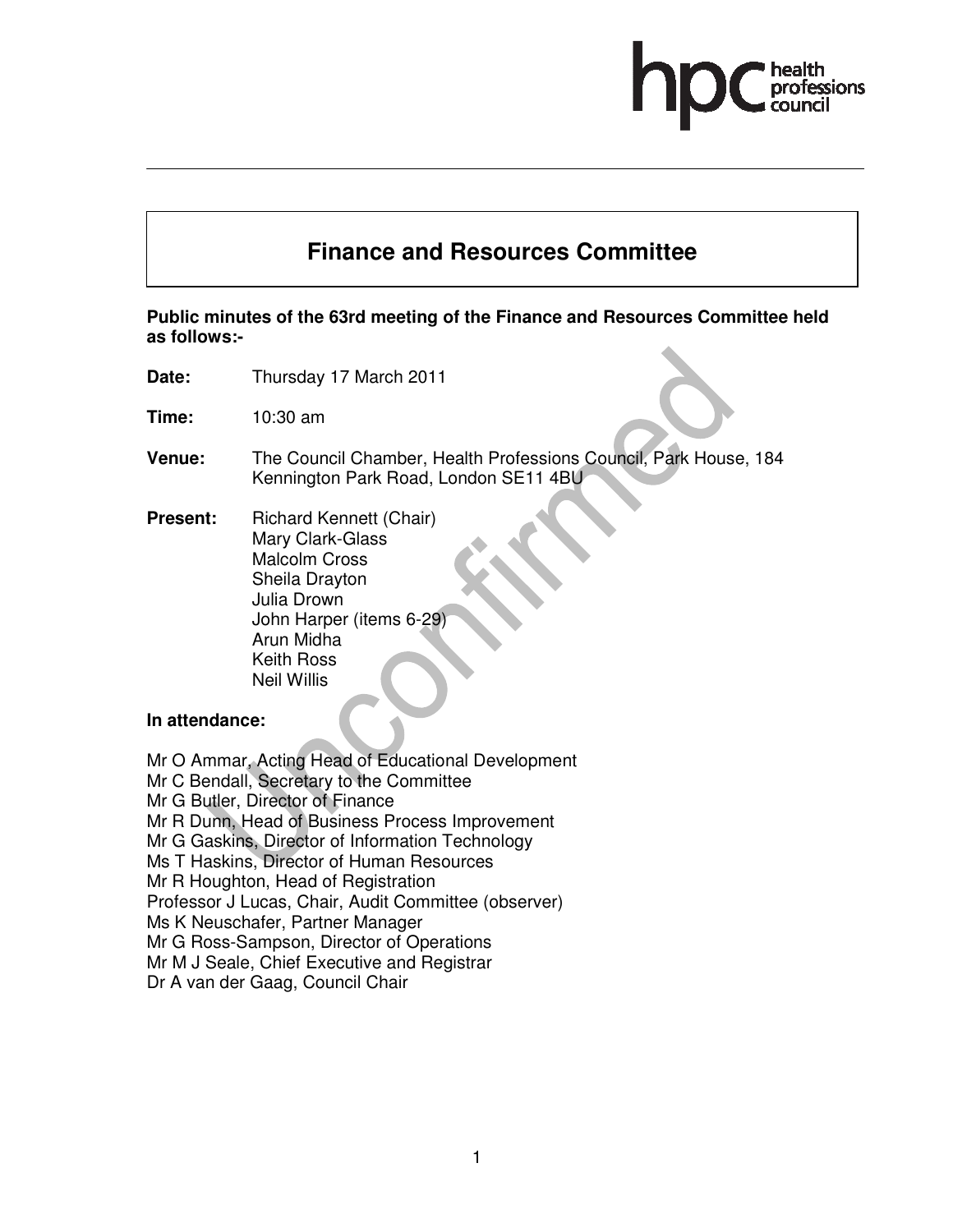# **Item 1.11/24 Apologies for absence**

1.1 Apologies for absence were received from Eileen Thornton.

#### **Item 2.11/5 Approval of agenda**

2.1 The Committee approved the agenda.

#### **Item 3.11/26 Declarations of members' interests**

3.1 Members had no interests to declare in connection with the items on the agenda.

# **Item 4.11/27 Minutes of the Finance and Resources Committee meeting of 27 January 2011 (report ref: FRC 18/11)**

4.1 It was agreed that the minutes of the 62nd meeting of the Finance and Resources Committee should be confirmed as a true record and signed by the Chair.

# **Item 5.11/28 Matters arising (report ref: FRC 19/11)**

- 5.1 The Committee received a paper to note from the Executive.
- 5.2 The Committee noted the actions list as agreed at the last meeting.

# **Item 6.11/29 Finance report (report ref: FRC 20/11)**

- 6.1 The Committee received a report on the work of the Finance Department.
- 6.2 The Committee noted that the department had completed the nine-month reforecast, which showed an expected operating surplus of £329,000 at the end of the financial year.
- 6.3 The Committee noted that, following its decision at the previous meeting, the investment portfolio of equities had been sold and was now held as cash.
- 6.4 The Committee noted that HPC had been notified of its share of the operational financial charges for the previous employee pension scheme, the Capita Flexiplan, which was in deficit. HPC had been asked to pay approximately £54,000 per year towards the charges. The Committee noted that a pre-trial review would be held on 14 December 2011 to agree the issues relating to the scheme that would be heard in court. The pre-trial hearing was expected to be held on 31 January 2012 and the trial in October 2012.

| Date       | Ver.          | Dept/Cmte | Doc<br>Type | Title                                                                      | Status            | Int. Aud.          |
|------------|---------------|-----------|-------------|----------------------------------------------------------------------------|-------------------|--------------------|
| 2011-03-11 | $\mathcal{A}$ | F&R       | <b>MIN</b>  | Minutes Finance and<br>Resources Committee 17<br>March 2011 public meeting | Draft<br>DD: None | Public<br>RD: None |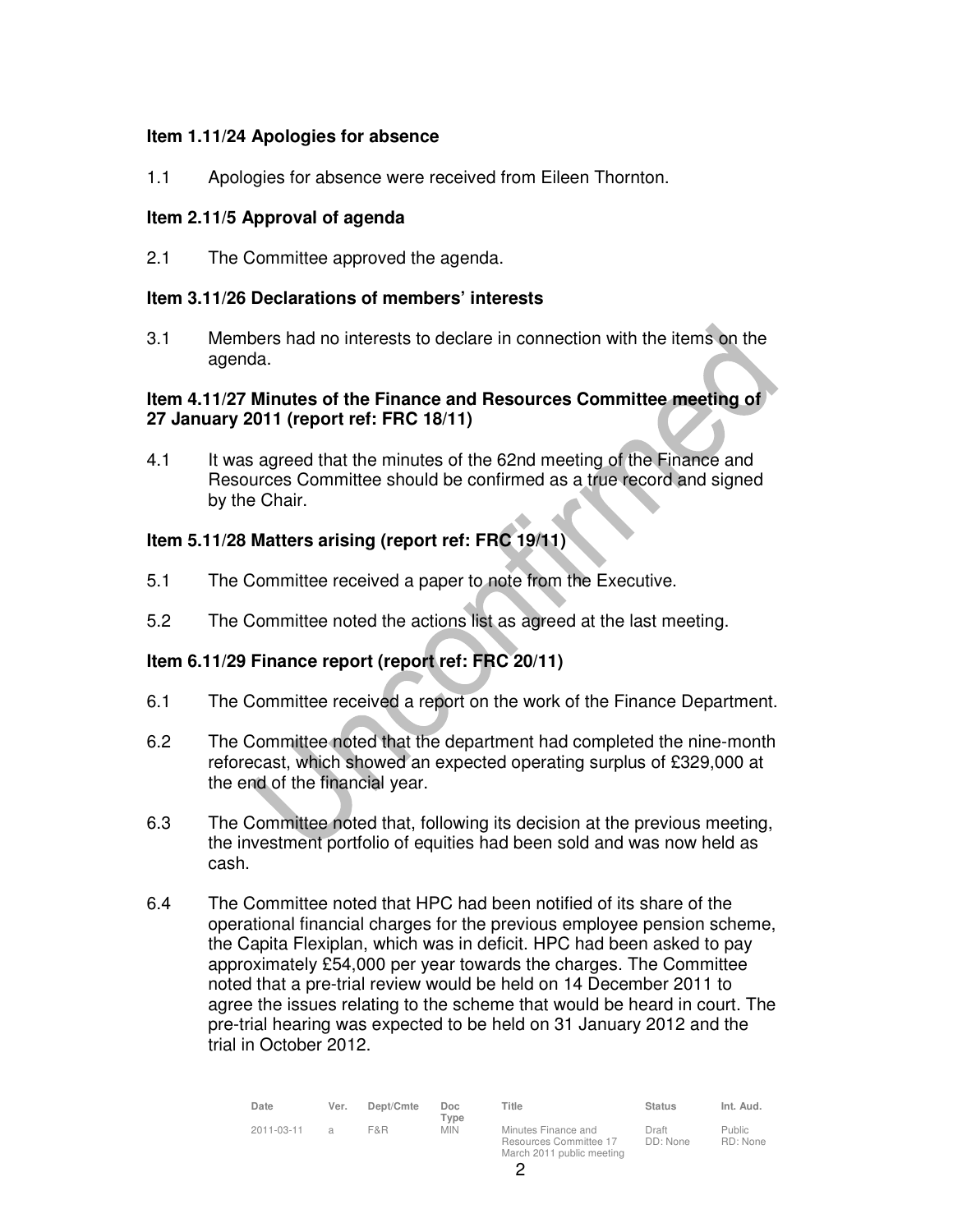- 6.5 The Committee noted that 22-26 Stannary Street Ltd (the company purchased by HPC in 2005 to acquire the land and building at that address) had now been wound up. There was no tax liability arising from the company.
- 6.6 The Committee noted that the Executive was continuing to work on a project to analyse the numbers of registrants paying particular registration fees, which would improve forecasting of income.

# **Item 7.11/30 Human Resources report (report ref: FRC 21/11)**

- 7.1 The Committee received a report on the work of the Human Resources Department.
- 7.2 The Committee noted that recent work for the department had included recruitment for several posts, the continuation of the management development programme and preparation for the annual pay review.
- 7.3 The Committee noted that the department had worked on the human resources implications of the transfer of regulatory functions from the General Social Care Council (GSCC). Question and answer sessions had been held for employees and 'frequently asked questions' documents had been prepared. Further discussion took place under item 28.
- 7.4 The Committee noted that the number of sick leave days per employee was 7 per year, which was less than the national average of 7.7 days.

# **Item 8.11/31 Partner Manager report (report ref: FRC 22/11)**

- 8.1 The Committee received a report on the work of the Partner Manager.
- 8.2 The Committee noted that recruitment was taking place for a number of Partner roles for practitioner psychologists, arts therapists, prosthetists and orthotists and operating department practitioners.
- 8.3 The Committee noted that the Partner appraisals would continue in March. The Committee noted that the system was adding value to HPC's operations and had produced learning points for Partner training.

#### **Item 9.11/32 Information Technology report (report ref: FRC 23/11)**

- 9.1 The Committee received a report on the work of the Information Technology Department.
- 9.2 The Committee noted that the revised Education Department system was now expected to be introduced in March 2011, due to some minor technical issues.

| Date       | Ver.          | Dept/Cmte | Doc.<br>Tvpe | Title                                                                      | <b>Status</b>     | Int. Aud.                 |
|------------|---------------|-----------|--------------|----------------------------------------------------------------------------|-------------------|---------------------------|
| 2011-03-11 | $\mathcal{A}$ | F&R       | <b>MIN</b>   | Minutes Finance and<br>Resources Committee 17<br>March 2011 public meeting | Draft<br>DD: None | <b>Public</b><br>RD: None |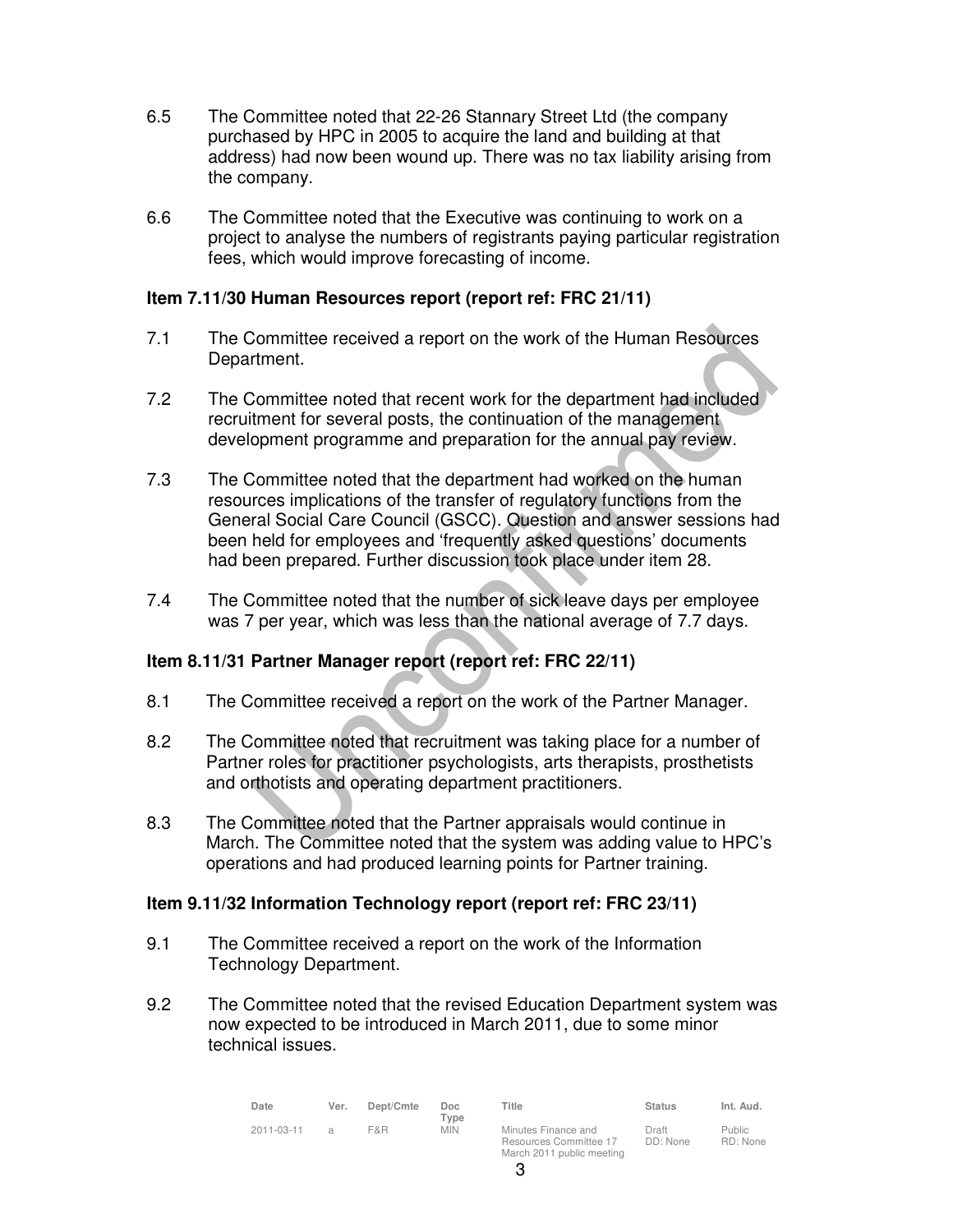- 9.3 The Committee noted that Microsoft Office 2010 had been tested by some employees and was due to be installed on all PCs on 19 March 2011. Training sessions for employees would be held over the next few weeks.
- 9.4 The Committee noted that the online renewals system had been unavailable for several hours in the early hours of 8 February 2011, due to a human error at the service provider.
- 9.5 The Committee noted that the project on handling credit card details had been delayed, because the Executive needed to obtain advice on the information that should be transferred to credit card providers. The system would be introduced once the issue had been resolved.

#### **Item 10.11/33 Operations report (report ref: FRC 24/11)**

- 10.1 The Committee received a report on Operations, covering the Registration Department, project management, facilities management and business improvement.
- 10.2 The Committee noted that the Registration Department was conducting a detailed analysis of the impact of registering 85,000 social workers, once regulatory functions had been transferred from GSCC to HPC.
- 10.3 The Committee noted that international registrations had recently increased, although it was unclear if there were particular reasons for the increase.
- 10.4 The Committee noted details of project work, including issues relating to improvements to the online Register. The Committee noted that a separate project would forecast the impact of the recent Command Paper 'Enabling Excellence'.
- 10.5 The Committee noted that employees had recently visited the HPC's archive in Cheshire and had conducted an audit to ensure that archive boxes were in the correct locations.

#### **Item 11.11/34 Draft budget 2010-11 (report ref: FRC 25/11)**

- 11.1 The Committee received a paper for discussion from the Executive.
- 11.2 The Committee noted that, on 16 March 2011, the Audit Committee had considered an internal audit report on financial systems, as part of the internal audit workplan for 2010-11. The report had concluded that the systems were satisfactory and had made three recommendations on relatively minor issues. The Committee agreed that the report should be presented to its next meeting.

# **Action: GB (by 28 April 2011)**

| Date       | Ver.          | Dept/Cmte | Doc.<br>Tvpe | Title                                                                      | <b>Status</b>     | Int. Aud.                 |
|------------|---------------|-----------|--------------|----------------------------------------------------------------------------|-------------------|---------------------------|
| 2011-03-11 | $\mathcal{A}$ | F&R       | <b>MIN</b>   | Minutes Finance and<br>Resources Committee 17<br>March 2011 public meeting | Draft<br>DD: None | <b>Public</b><br>RD: None |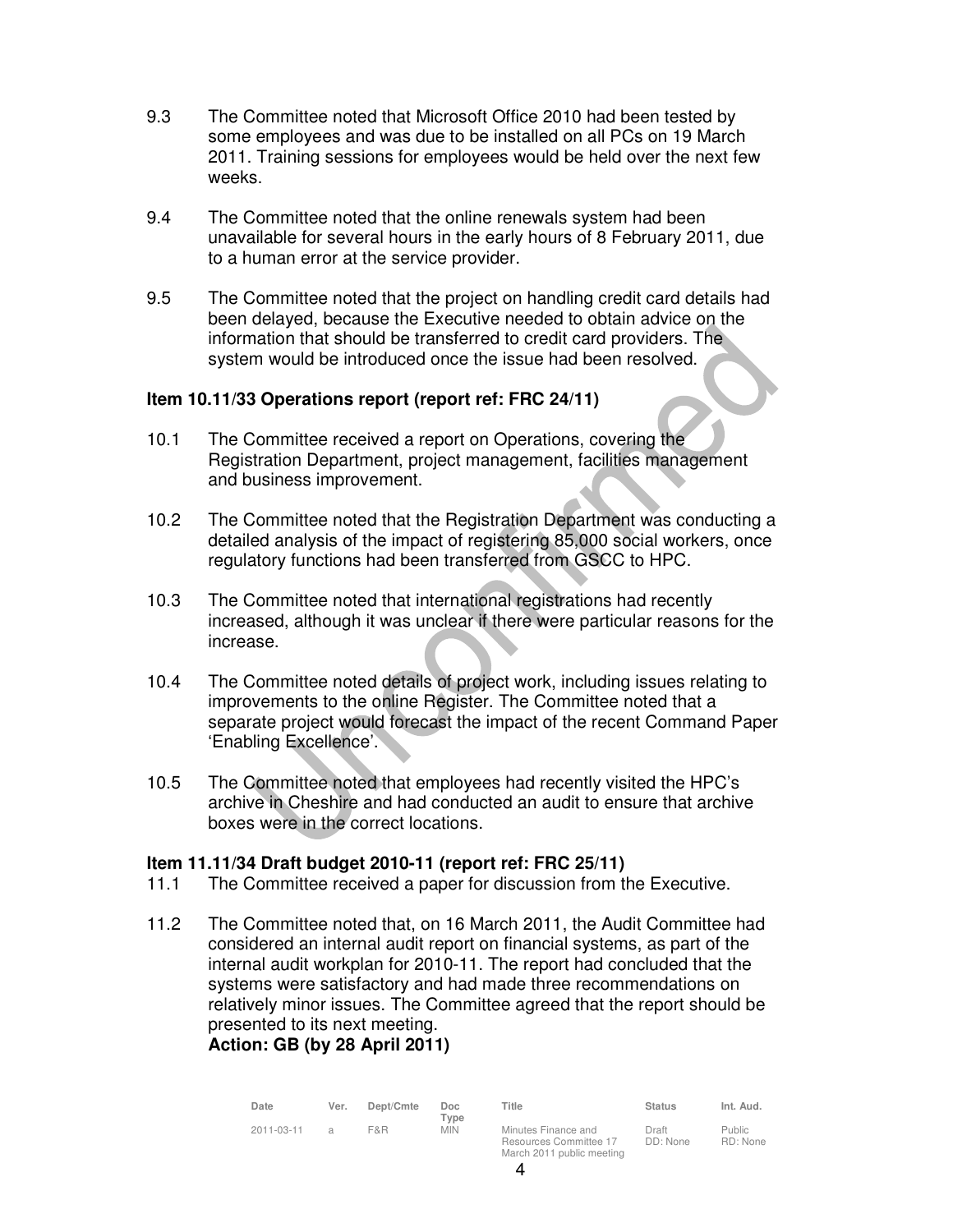- 11.3 The Committee noted that the draft budget was substantially the same as the version which had been considered by the Committee at its previous meeting. The Committee noted that the budget did not include the costs of the project to transfer regulatory functions from GSCC, because these would be funded by a grant from the Department of Health. The Committee noted that errors in the variances column of the budget would be corrected.
- 11.4 The Committee noted that there would be a budgeted deficit of £94,000 in 2011-12, compared to a budgeted deficit of £101,000 in the previous version. The Committee noted that the Executive believed it would be difficult to reduce the deficit any further. However, if necessary, some discretionary spending could be deferred. The Committee noted that the deficit was partly due to increased spending in the Registration Department, which would renew several professions during the year.
- 11.5 The Committee noted that, in future, the Council for Healthcare Regulatory Excellence would be funded through a levy on the healthcare regulators. The timing of this proposal was uncertain, but it was not due to be implemented in the 2011-12 financial year. The Executive felt that the levy should be calculated as a percentage of income, rather than calculated per registrant, in order to encourage efficient regulation. The Committee felt that calculation of the levy should not lead to pressure to increase registration fees.
- 11.6 The Committee noted that total expenditure in 2011-12 would increase compared to the previous year. The Committee noted that some expenditure was used to improve the capacity, quality and efficiency of HPC's operations. For example, the online renewals system had been introduced to facilitate the renewals process for registrants. In addition, the complexity of HPC's work continued to increase, which would result in larger numbers of registrants, education programmes and fitness to practise cases. Savings had been made in some areas, for example changing banking arrangements in order to reduce bank charges.
- 11.7 The Committee noted that some members were concerned about the medium-term financial impact of HPC becoming responsible for fitness to practise cases involving social workers. The Committee noted that the Fitness to Practise Department was projecting the number of cases and the Fitness to Practise Committee would continue to monitor the situation. The Council meeting on 31 March 2011 would be asked to consider the risk register relating to the project.
- 11.8 The Committee agreed to recommend the draft budget for 2011-12 to the Council.

# **Action: GB (by 31 March 2011)**

| Date       | Ver.          | Dept/Cmte | Doc<br>$T$ vpe | Title                                                                      | Status            | Int. Aud.          |
|------------|---------------|-----------|----------------|----------------------------------------------------------------------------|-------------------|--------------------|
| 2011-03-11 | $\mathcal{A}$ | F&R       | <b>MIN</b>     | Minutes Finance and<br>Resources Committee 17<br>March 2011 public meeting | Draft<br>DD: None | Public<br>RD: None |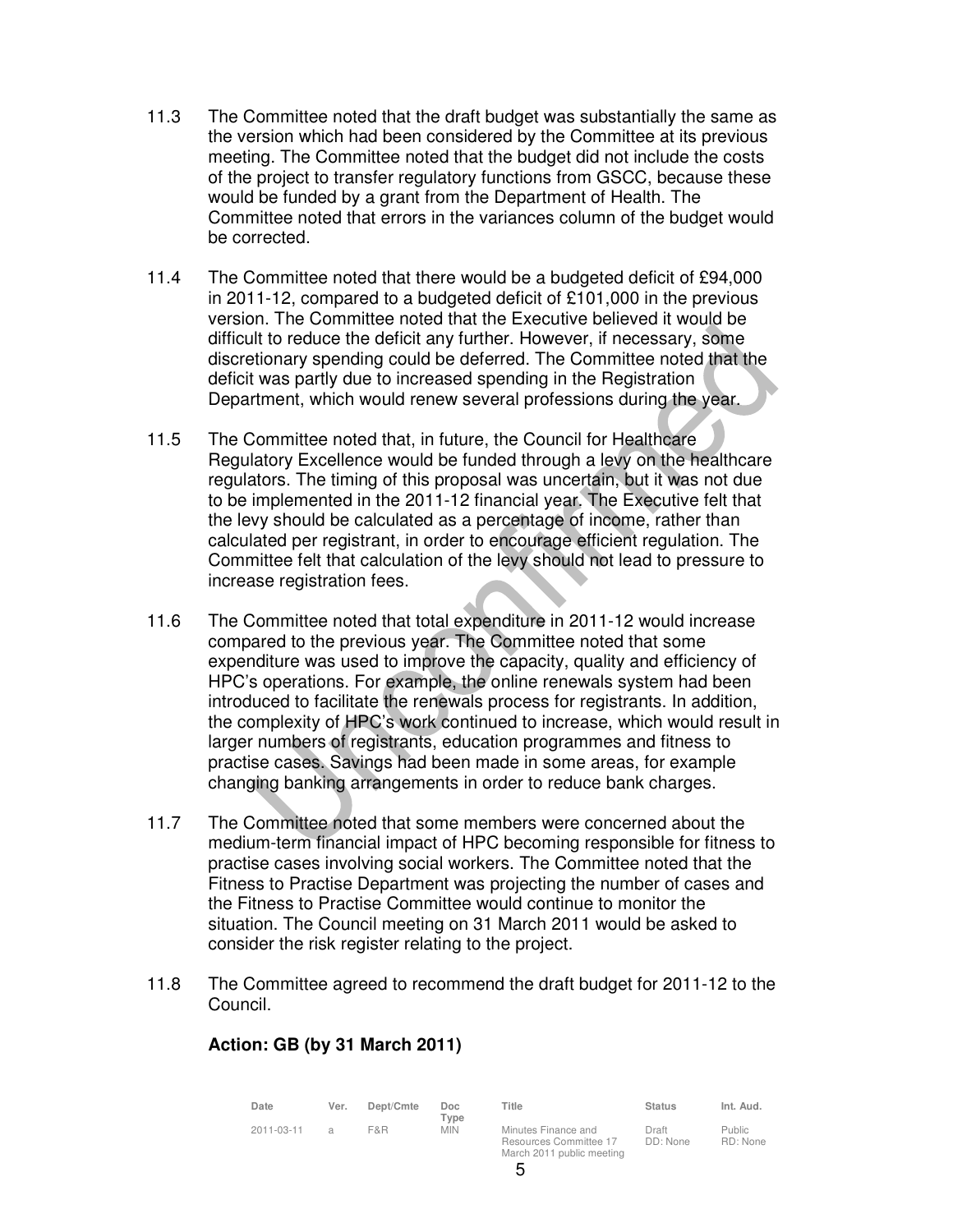# **Item 12.11/35 Financial reserves policy (report ref: FRC 26/11)**

- 12.1 The Committee received a paper for discussion from the Executive.
- 12.2 In discussion, the Committee agreed that the wording of section 2 of the policy was unclear, as it required the reserves level to be a minimum of three average months' budgeted operating expenditure; sufficient to replace assets used in HPC for ongoing operations; and sufficient to preserve operating flexibility to handle external financial shocks. The Committee noted that these requirements would be much greater than a minimum of three average months' operating expenditure.
- 12.3 The Committee agreed to recommend to the Council that the reserves policy should be amended so that it required the reserves level to be a minimum of three average months' budgeted operating expenditure (i.e the wording of paragraph 2.1).

# **Action: GB (by 31 March 2011)**

12.4 The Committee agreed that the reserves policy should be reviewed annually.

# **Action: GB (March 2012)**

# **Item 13.11/36 Finance department workplan (report ref: FRC 27/11)**

- 13.1 The Committee received a paper for discussion from the Executive.
- 13.2 The Committee noted that the workplan listed projects for the department in 2011-12, including a project to enhance the electronic Purchase Requisition System and the Sage accounting system.
- 13.3 The Committee agreed to recommend the workplan to Council.

# **Action: Council to consider workplan (on 12 May 2012)**

#### **Item 14.11/37 Human Resources workplan (report ref: FRC 28/11)**

- 14.1 The Committee received a paper for discussion from the Executive.
- 14.2 The Committee noted that the workplan set out work relating to employees and Partners in 2011-12. Major projects during the year would include preparation for the transfer of employees from GSCC to HPC and recruitment of Partners for the additional work arising from the transfer of social workers.
- 14.3 The Committee noted that, on the basis of legal advice, additional employee posts arising as a result of work generated after the transfer of

| Date       | Ver. | Dept/Cmte | Doc<br>Type | Title                                                                      | <b>Status</b>     | Int. Aud.                 |
|------------|------|-----------|-------------|----------------------------------------------------------------------------|-------------------|---------------------------|
| 2011-03-11 |      | F&R       | <b>MIN</b>  | Minutes Finance and<br>Resources Committee 17<br>March 2011 public meeting | Draft<br>DD: None | <b>Public</b><br>RD: None |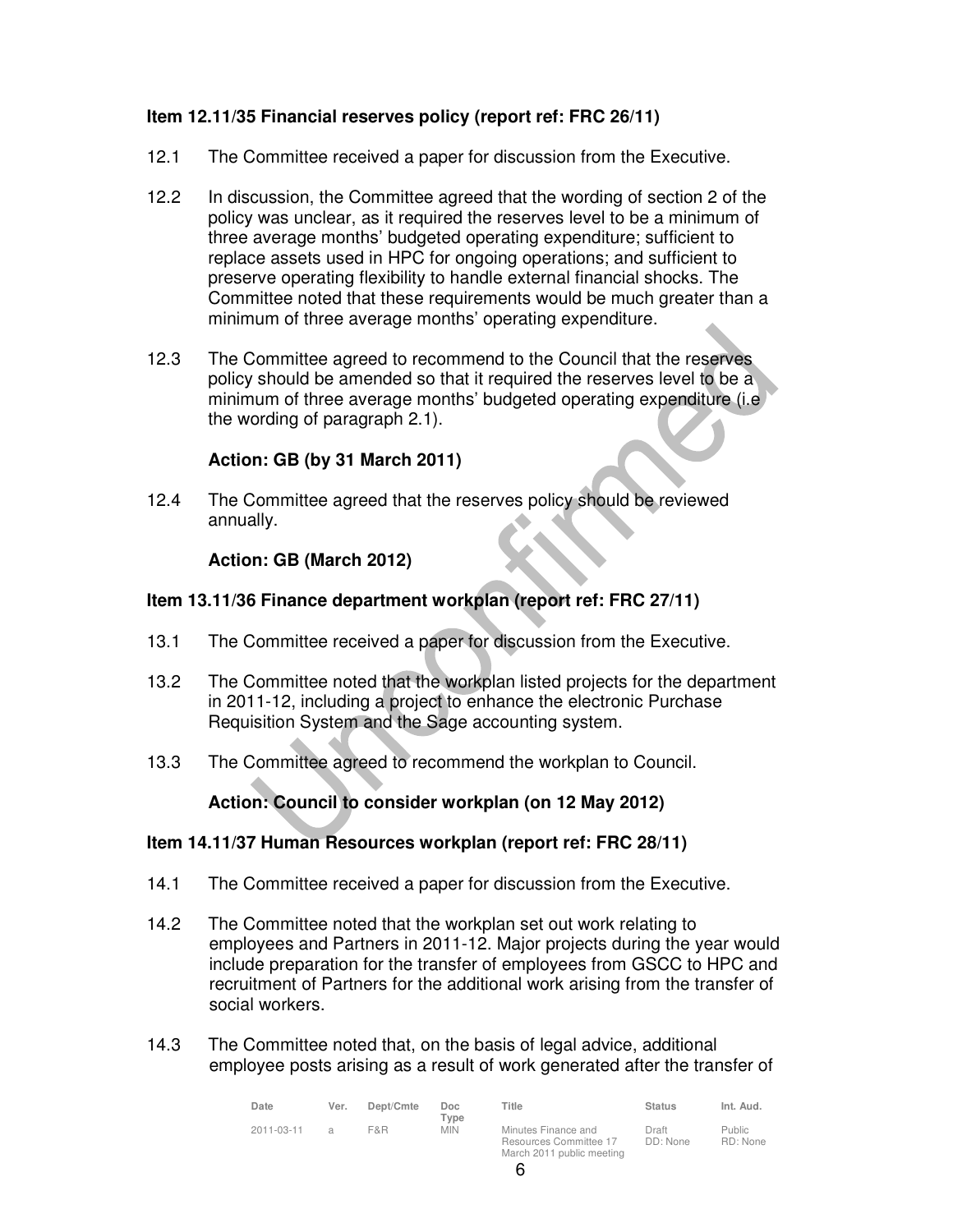social workers could not be filled until early in the 2012-13 financial year. This was because HPC would need to consider whether the posts could be filled by any individuals who were at risk of being made redundant as a result of the transfer.

- 14.4 The Committee noted that a succession plan was in place for the loss of key employees.
- 14.5 The Committee agreed to recommend the workplan to Council.

# **Action: Council to consider workplan (on 12 May 2012)**

#### **Item 15.11/38 Information Technology workplan (report ref: FRC 29/11)**

- 15.1 The Committee received a paper for discussion from the Executive.
- 15.2 The Committee noted that the workplan included achievements in the previous year; planned work, projects and objectives for 2011-12; and activities planned for 2012-13. The Committee noted that work was subject to the decisions made by the Council in the light of the recent Command Paper 'Enabling Excellence' published by the government.
- 15.3 The Committee noted that video conferencing facilities were available at HPC, although problems could arise if other parties lacked the necessary technical facilities.
- 15.4 The Committee agreed to recommend the workplan to Council.

# **Action: Council to consider workplan (on 12 May 2012)**

#### **Item 16.11/39 Registration department workplan (report ref: FRC 30/11)**

- 16.1 The Committee received a paper for discussion from the Executive.
- 16.2 The Committee noted that the workplan set out priorities, support activities and objectives for 2011-12. The Committee noted that the department would be involved in a number of projects. The Committee noted that work was subject to the decisions made by Council in the light of the Command Paper.
- 16.3 The Committee noted that the department's service standard for answering e-mails had been revised from five working days to 48 hours. The Committee noted that the change had been made as a result of research into registrants' experience of contacting the department. The Committee congratulated the Executive for this improvement. The Committee agreed that the department's work was fundamental to HPC's operations.

| Date       | Ver. | Dept/Cmte | Doc.<br>Type | Title                                                                      | <b>Status</b>     | Int. Aud.          |
|------------|------|-----------|--------------|----------------------------------------------------------------------------|-------------------|--------------------|
| 2011-03-11 |      | F&R       | <b>MIN</b>   | Minutes Finance and<br>Resources Committee 17<br>March 2011 public meeting | Draft<br>DD: None | Public<br>RD: None |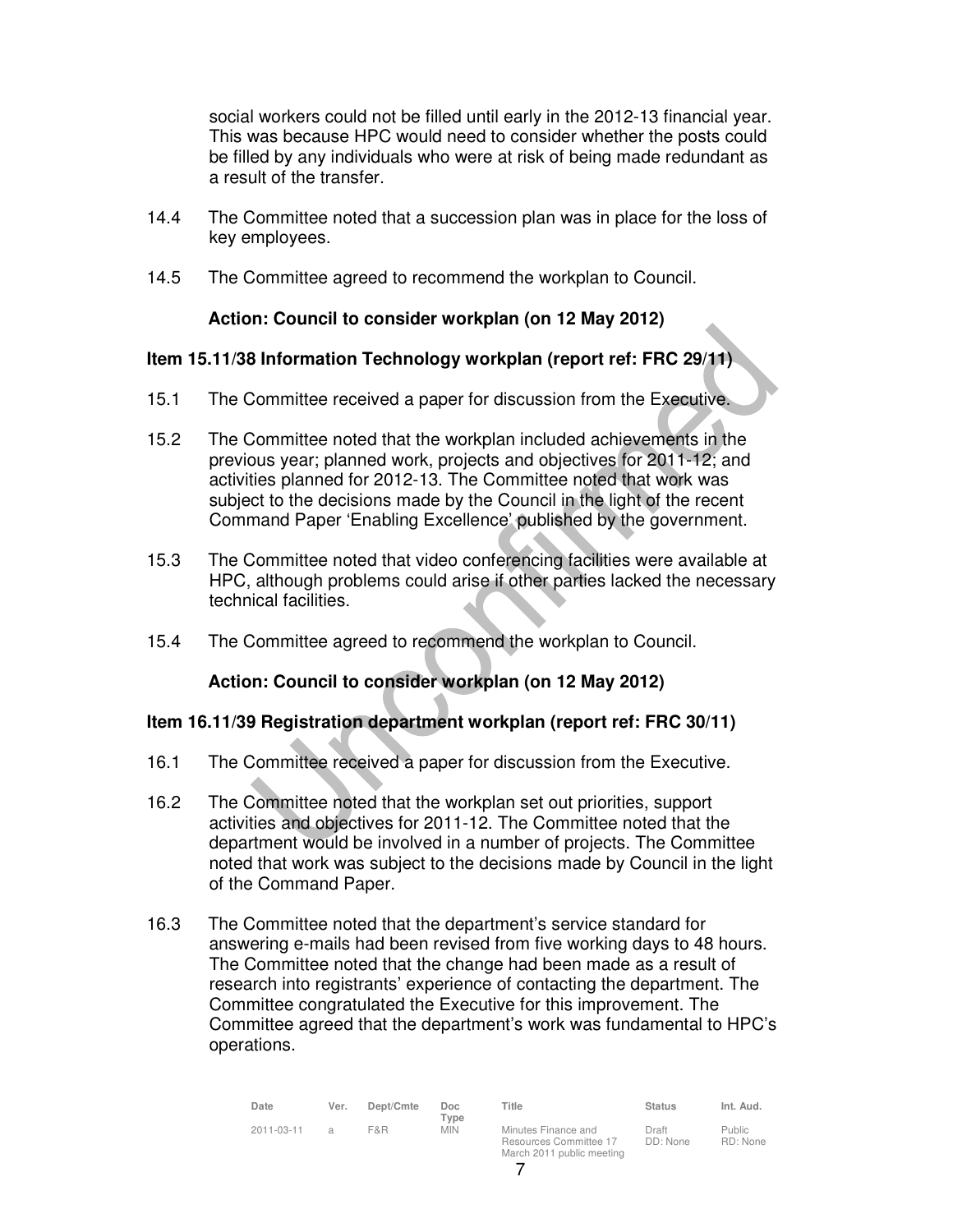16.4 The Committee agreed to recommend the workplan to Council.

# **Action: Council to consider workplan (on 12 May 2012)**

# **Item 17.11/40 Projects workplan (report ref: FRC 31/11)**

- 17.1 The Committee received a paper for discussion from the Executive.
- 17.2 The Committee noted that the approach to projects had been revised so that the process for prioritising projects was more flexible. The projects listed in the workplan were subject to change, depending on factors such as the impact of the Command Paper and the resources available. The Committee noted that some projects, such as various enhancements to the NetRegulate system, would be delivered as one project.
- 17.3 The Committee noted that projects were defined as significant if they involved more than two departments.
- 17.4 The Committee agreed to recommend the workplan to Council.

# **Action: Council to consider workplan (on 12 May 2012)**

#### **Item 18.11/41 Business Process Improvement workplan (report ref: FRC 32/11)**

- 18.1 The Committee received a paper for discussion from the Executive.
- 18.2 The Committee noted that the Executive would work towards obtaining the ISO 27001:2005 standard on information security in 2012-13. An information management system would be developed during 2011-12. Further information was included in the paper considered at item 23.
- 18.3 The Committee noted that suppliers were audited under the quality management system on an ongoing basis, to ensure that their operations met the requirements of the ISO 9001:2008 standard.
- 18.4 The Committee agreed to recommend the workplan to Council. **Action: Council to consider workplan (on 12 May 2012)**
- 18.5 The Committee agreed that the workplans summarised a large amount of work by the Executive and were high-quality documents.
- 18.6 The Committee noted that the Executive conducted equality and diversity impact assessments for projects. However, these assessments were not always formally documented. The Committee agreed that the Executive should prepare a paper for the next meeting on how projects were assessed and how equality and diversity impact assessments would be conducted.

# **Action: GR-S (by 28 April 2011)**

| Date       | Ver.          | Dept/Cmte | Doc<br>$T$ vpe | Title                                                                      | <b>Status</b>     | Int. Aud.          |
|------------|---------------|-----------|----------------|----------------------------------------------------------------------------|-------------------|--------------------|
| 2011-03-11 | $\mathcal{A}$ | F&R       | <b>MIN</b>     | Minutes Finance and<br>Resources Committee 17<br>March 2011 public meeting | Draft<br>DD: None | Public<br>RD: None |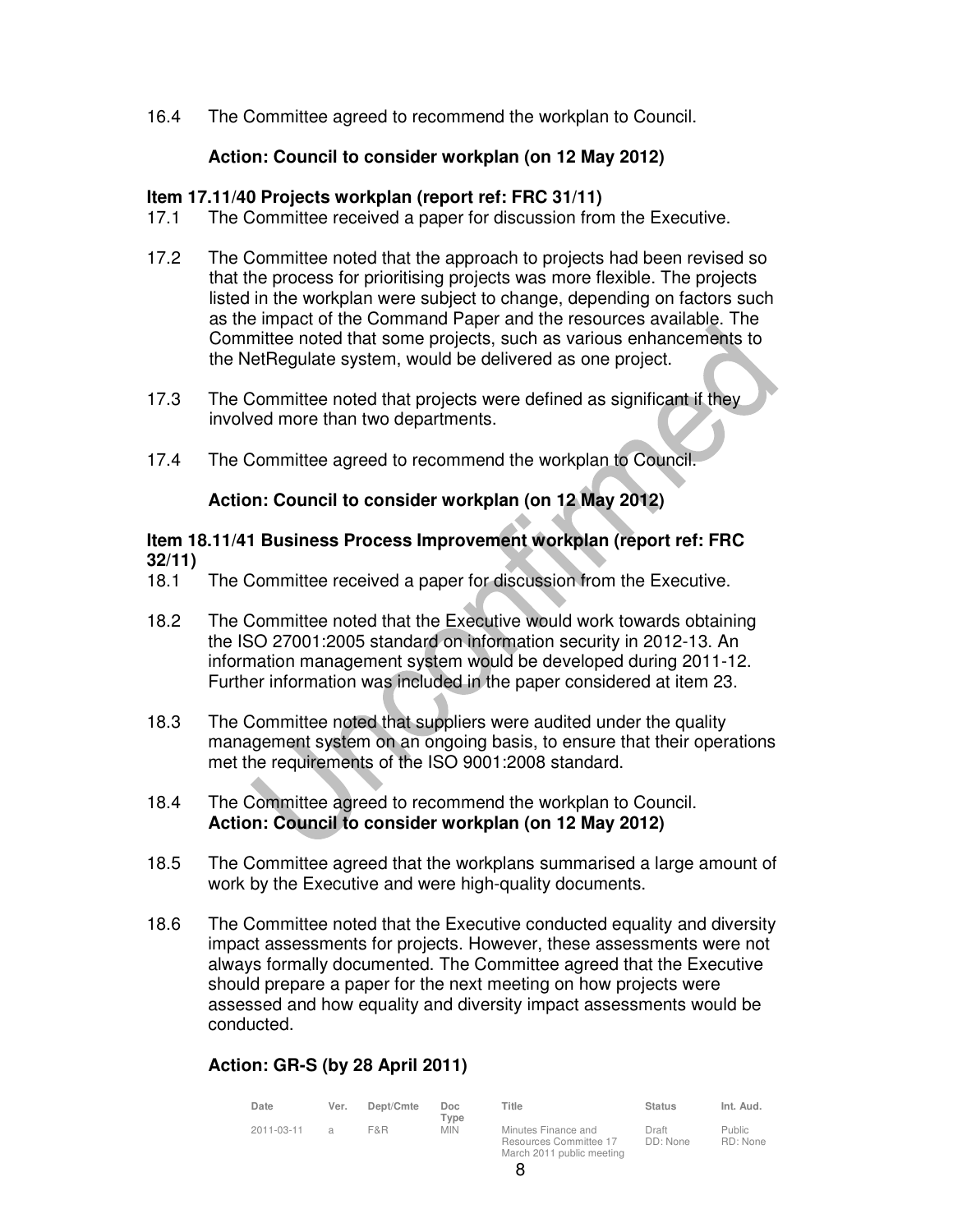# **Item 19.11/42 Transfer of regulatory functions from General Social Care Council to HPC (report ref: FRC 33/11)**

- 19.1 The Committee received an oral update from the Chief Executive.
- 19.2 The Committee noted that the Health and Social Public Bill Committee in Parliament was due to consider the parts of the bill relating to HPC on 22 and 24 March 2011. It was now proposed that the GSCC's voluntary register of social work students would be transferred to HPC, although this was subject to decisions of the Council and consultation by HPC.
- 19.3 The Committee noted that members of the Executive Management Team had met officials at the Department of Health on 14 March 2011 to discuss the project. The Executive continued to meet employees of the GSCC to discuss operational issues.

# **Item 20.11/43 Social media policy for employees (report ref: FRC 34/11)**

- 20.1 The Committee received a paper for discussion/approval from the Executive.
- 20.2 The Committee noted that the paper contained a new policy which clarified expectations for employees who used social media. The policy was intended to sit alongside the existing policy on employees' use of HPC's IT systems.
- 20.3 The Committee approved the social media policy for employees.

# **Action: TH (by 28 April 2011)**

The Committee noted the following items:

# **Item 21.11/44 Costs to date for Health Bill project (report ref: FRC 35/11)**

#### **Item 22.11/45 Registrant population figures (report ref: FRC 36/11)**

#### **Item 23.11/46 Implementation of ISO 27001 standard (Information security management) (report ref: FRC 37/11)**

23.1 The Committee received a paper for information from the Executive on the implementation of the ISO 27001:2005 standard on information security.

| Date       | Ver.          | Dept/Cmte | Doc<br>Type | Title                                                                      | <b>Status</b>     | Int. Aud.                 |
|------------|---------------|-----------|-------------|----------------------------------------------------------------------------|-------------------|---------------------------|
| 2011-03-11 | $\mathcal{A}$ | F&R       | <b>MIN</b>  | Minutes Finance and<br>Resources Committee 17<br>March 2011 public meeting | Draft<br>DD: None | <b>Public</b><br>RD: None |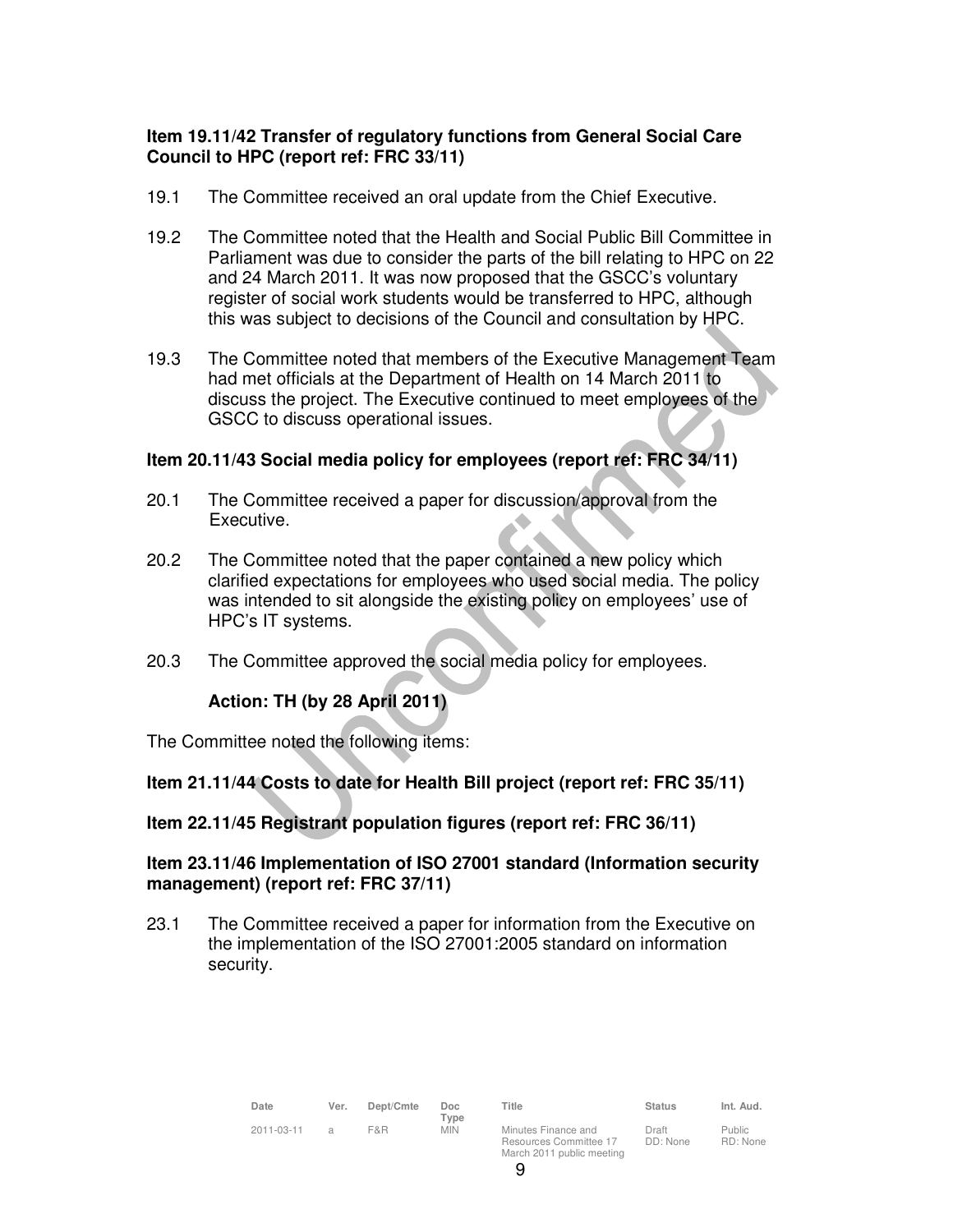#### **Item 24.11/47 Any other business**

24.1 There was no other business.

#### **Item 25.11/48 Date and time of next meeting**

- 25.1 The next meeting of the Committee would be held at 10.30 am on Thursday 28 April 2011.
- 25.2 Subsequent meetings would be held at 10.30 am on

Thursday 28 April 2011 Tuesday 21 June 2011 Wednesday 7 September 2011 Thursday 24 November 2011 Thursday 26 January 2012 Thursday 1 March 2012 (Remuneration Committee only) Thursday 15 March 2012 Thursday 26 April 2012 Tuesday 19 June 2012 Thursday 19 July 2012 Tuesday 11 September 2012 Tuesday 20 November 2012

# **Resolution**

The Committee agreed to adopt the following resolution:

'The Committee hereby resolves that the remainder of the meeting shall be held in private, because the matters being discussed relate to one or more of the following;

(1) information relating to a registrant, former registrant or applicant for registration;

(2) information relating to an employee or officer holder, former employee or applicant for any post or office;

(3) the terms of, or expenditure under, a tender or contract for the purchase or supply of goods or services or the acquisition or disposal of property;

(4) negotiations or consultation concerning labour relations between the Council and its employees;

(5) any issue relating to legal proceedings which are being contemplated or instituted by or against the Committee or the Council;

(6) action being taken to prevent or detect crime or to prosecute offenders;

(7) the source of information given to the Committee in confidence; or

(8) any other matter which, in the opinion of the Chair, is confidential or the public disclosure of which would prejudice the effective discharge of the Committee's or Council's functions.'

| Date       | Ver.          | Dept/Cmte | Doc<br>Type | Title                                                                      | <b>Status</b>     | Int. Aud.                 |
|------------|---------------|-----------|-------------|----------------------------------------------------------------------------|-------------------|---------------------------|
| 2011-03-11 | $\mathcal{A}$ | F&R       | <b>MIN</b>  | Minutes Finance and<br>Resources Committee 17<br>March 2011 public meeting | Draft<br>DD: None | <b>Public</b><br>RD: None |